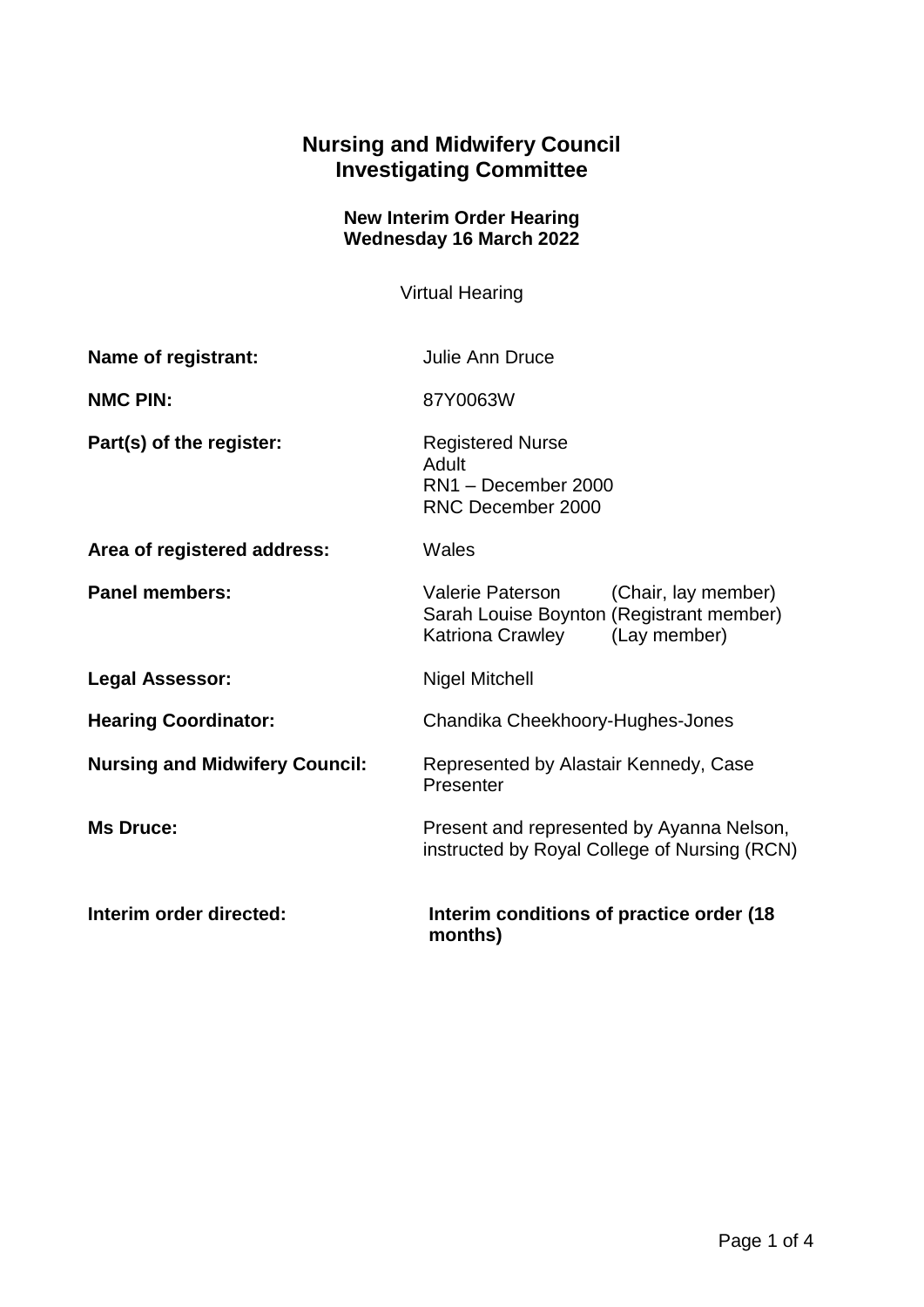## **Decision and reasons on interim order**

The panel decided to make an interim conditions of practice order for a period of 18 months.

The panel has determined that the following conditions are proportionate and appropriate:

*'For the purposes of these conditions, 'employment' and 'work' mean any paid or unpaid post in a nursing, midwifery or nursing associate role. Also, 'course of study' and 'course' mean any course of educational study connected to nursing, midwifery or nursing associates.*

- *1. [PRIVATE]*
- *2. [PRIVATE]*
- *3. [PRIVATE]*
- *4. [PRIVATE]*
- *5. [PRIVATE]*
- *6. [PRIVATE]*
- *7. You must work for one substantive employer. This employer cannot be an agency.*
- *8. You must not be the registered nurse in charge of any shift.*
- *9. You must ensure that you are supervised by another registered nurse any time you are working. Your supervision must consist of:*
	- *a) Working at all times while being directly observed by a registered nurse.*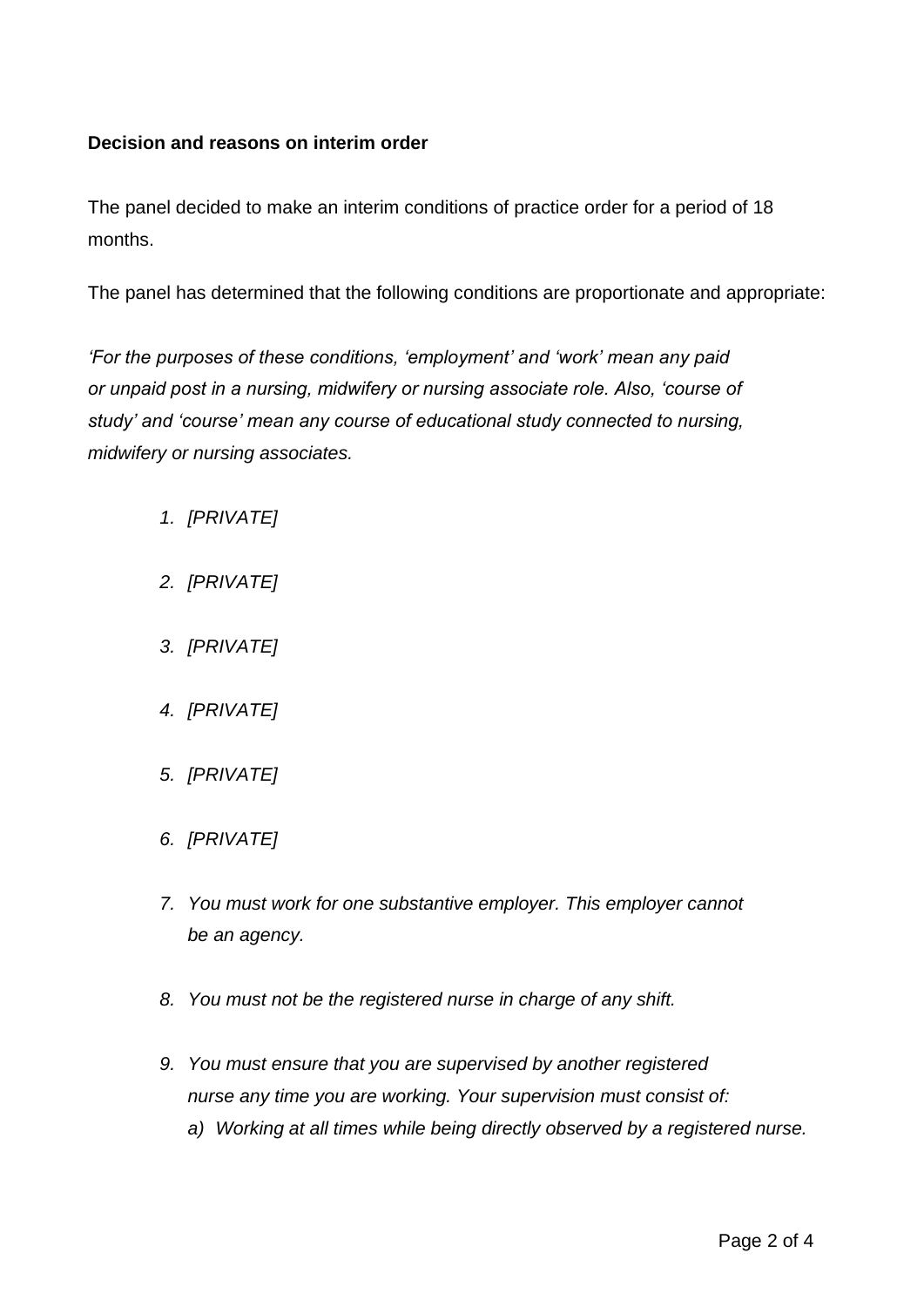- *10.You must meet with your line manager, mentor or supervisor (or their nominated deputy) at least fortnightly to discuss the standard of your performance and your progress. You must provide a report on this progress at least 14 days before any NMC review hearing or meeting.*
- *11.You must keep the NMC informed about anywhere you are working by:* 
	- *a) Telling your case officer within seven days of accepting or leaving any employment.*
	- *b) Giving your case officer your employer's contact details.*
- *12.You must keep the NMC informed about anywhere you are studying by:* 
	- *a) Telling your case officer within seven days of accepting any course of study.*
	- *b) Giving your case officer the name and contact details of the organisation offering that course of study.*
- *13.You must immediately give a copy of these conditions to:* 
	- *a) Any organisation or person you work for.*
	- *b) Any agency you apply to or are registered with for work.*
	- *c) Any employers you apply to for work (at the time of application).*
	- *d) Any establishment you apply to (at the time of application), or with which you are already enrolled, for a course of study.*
	- *e) Any current or prospective patients or clients you intend to see or care for on a private basis when you are working in a self-employed capacity*